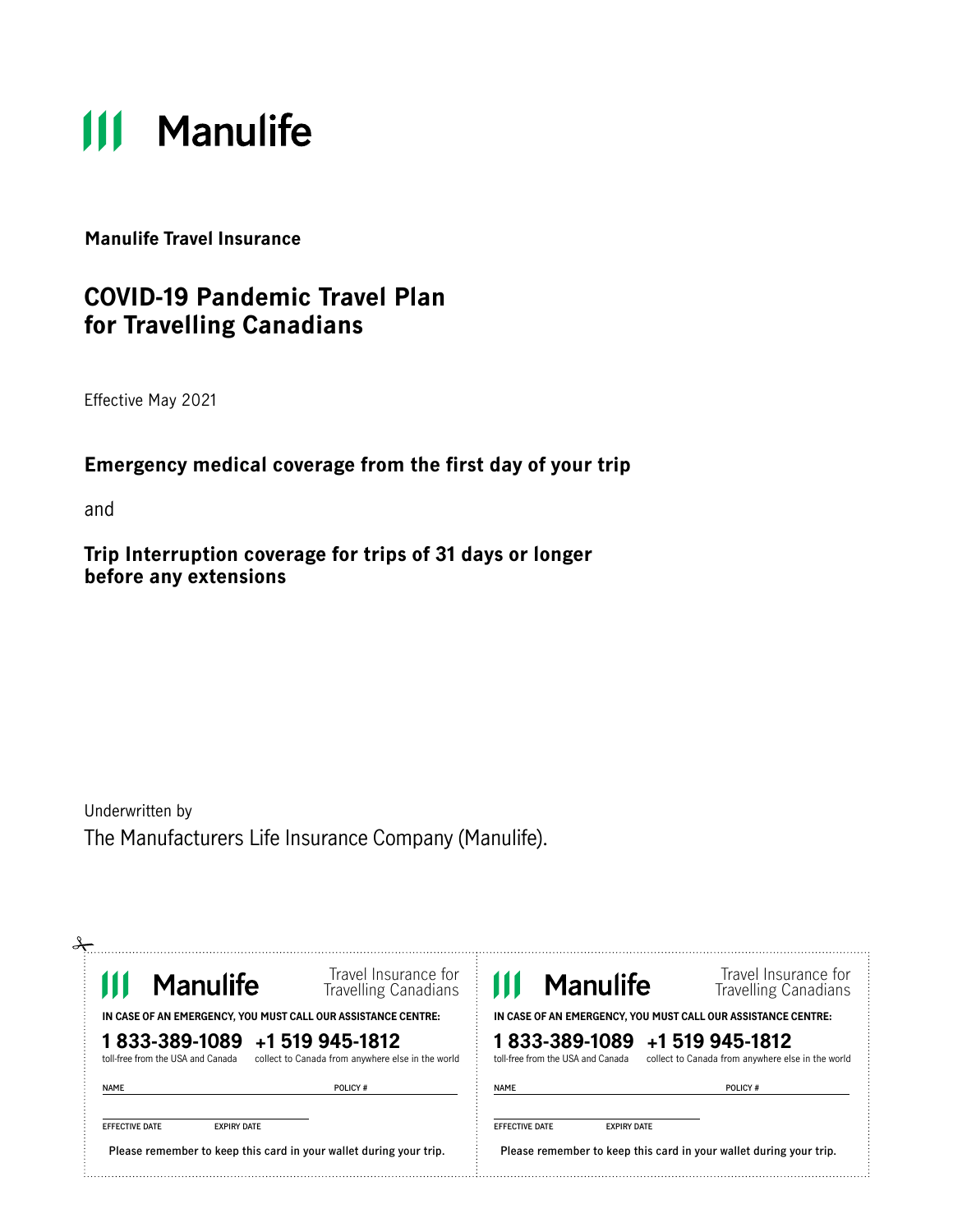### **Manulife Travel Insurance COVID-19 Pandemic Travel Plan for Travelling Canadians**

Effective May 2021

Accessible formats and communication supports are available upon request. Visit **Manulife.ca/accessibility** for more information.

**10-Day Free Look** – If you notify us within 10 days of your purchase date, as indicated on your confirmation, that you are not completely satisfied with your policy, we will provide a full refund if you have not already departed on your trip and there is no claim in progress. For information on refunds after the 10-Day Free Look period, please refer to the Cancellation & Refunds section in this policy.



Everyone wants to have a carefree trip and should be able to travel with confidence in their travel insurance purchase. Most people travel every day without a problem, but if something does happen, the member companies of the Travel Health Insurance Association of Canada (THiA) want you to know your rights. THiA's Travel Insurance Bill of Rights and Responsibilities builds on the golden rules of travel insurance:

> Know your health • Know your trip Know your policy • Know your rights

For more information, go to [www.thiaonline.com/Travel\\_Insurance\\_Bill\\_of\\_Rights\\_and\\_Responsibilities.html](www.thiaonline.com/Travel_Insurance_Bill_of_Rights_and_Responsibilities.html)

The Assistance Centre is open 24 hours a day, each day of the year.

mobile app. Visit **http://www.active-care.ca/en/travelaid/** to download the app. Immediate access to the Assistance Centre is also available through its TravelAid

Please note that you must call the Assistance Centre in a medical emergency and prior to any treatment. Otherwise, you will have to pay 20% of the eligible medical expenses we would normally pay under this policy. If it is medically impossible for you to call, please have someone call on your behalf as soon as possible.

The Manufacturers Life Insurance Company



# **Table of contents**

#### **Section**

| EST.                                                                                                      | 1.              |                                                          |  |
|-----------------------------------------------------------------------------------------------------------|-----------------|----------------------------------------------------------|--|
|                                                                                                           | 2.              |                                                          |  |
|                                                                                                           | 3.              |                                                          |  |
|                                                                                                           | 4.              |                                                          |  |
| 0 days of<br>ifirmation,<br>ur policy,<br>Iready<br>progress.<br>ree Look<br>unds                         | 5.              |                                                          |  |
|                                                                                                           |                 |                                                          |  |
|                                                                                                           |                 |                                                          |  |
|                                                                                                           |                 |                                                          |  |
|                                                                                                           |                 |                                                          |  |
|                                                                                                           |                 |                                                          |  |
|                                                                                                           |                 |                                                          |  |
| d should be<br>el insurance<br>t a problem,<br>ompanies of<br>nada (THiA)<br>surance Bill<br>golden rules |                 |                                                          |  |
|                                                                                                           | 6.              |                                                          |  |
|                                                                                                           | $\mathbf{Z}$    |                                                          |  |
|                                                                                                           |                 | What does Emergency Medical Insurance cover? 5           |  |
|                                                                                                           | 8.              | <b>EMERGENCY MEDICAL EXCLUSIONS &amp; LIMITATIONS  6</b> |  |
|                                                                                                           |                 | What does Emergency Medical Insurance not cover?  6      |  |
|                                                                                                           | 9.              |                                                          |  |
|                                                                                                           |                 |                                                          |  |
|                                                                                                           | 10.             | TRIP INTERRUPTION EXCLUSIONS & LIMITATIONS  8            |  |
|                                                                                                           | 11.             |                                                          |  |
|                                                                                                           |                 | How does this insurance work with other coverages        |  |
| р<br>ıts                                                                                                  | 12.             |                                                          |  |
|                                                                                                           | 13 <sub>1</sub> |                                                          |  |
| ponsibilities.html                                                                                        | 14.             |                                                          |  |
|                                                                                                           |                 |                                                          |  |
|                                                                                                           |                 |                                                          |  |

The Assistance Centre is open 24 hours a day, each day of the year.

Immediate access to the Assistance Centre is also available through its TravelAid mobile app. Visit **http://www.active-care.ca/en/travelaid/** to download the app.

Please note that you must call the Assistance Centre in a medical emergency and prior to any treatment. Otherwise, you will have to pay 20% of the eligible medical expenses we would normally pay under this policy. If it is medically impossible for you to call, please have someone call on your behalf as soon as possible.

The Manufacturers Life Insurance Company

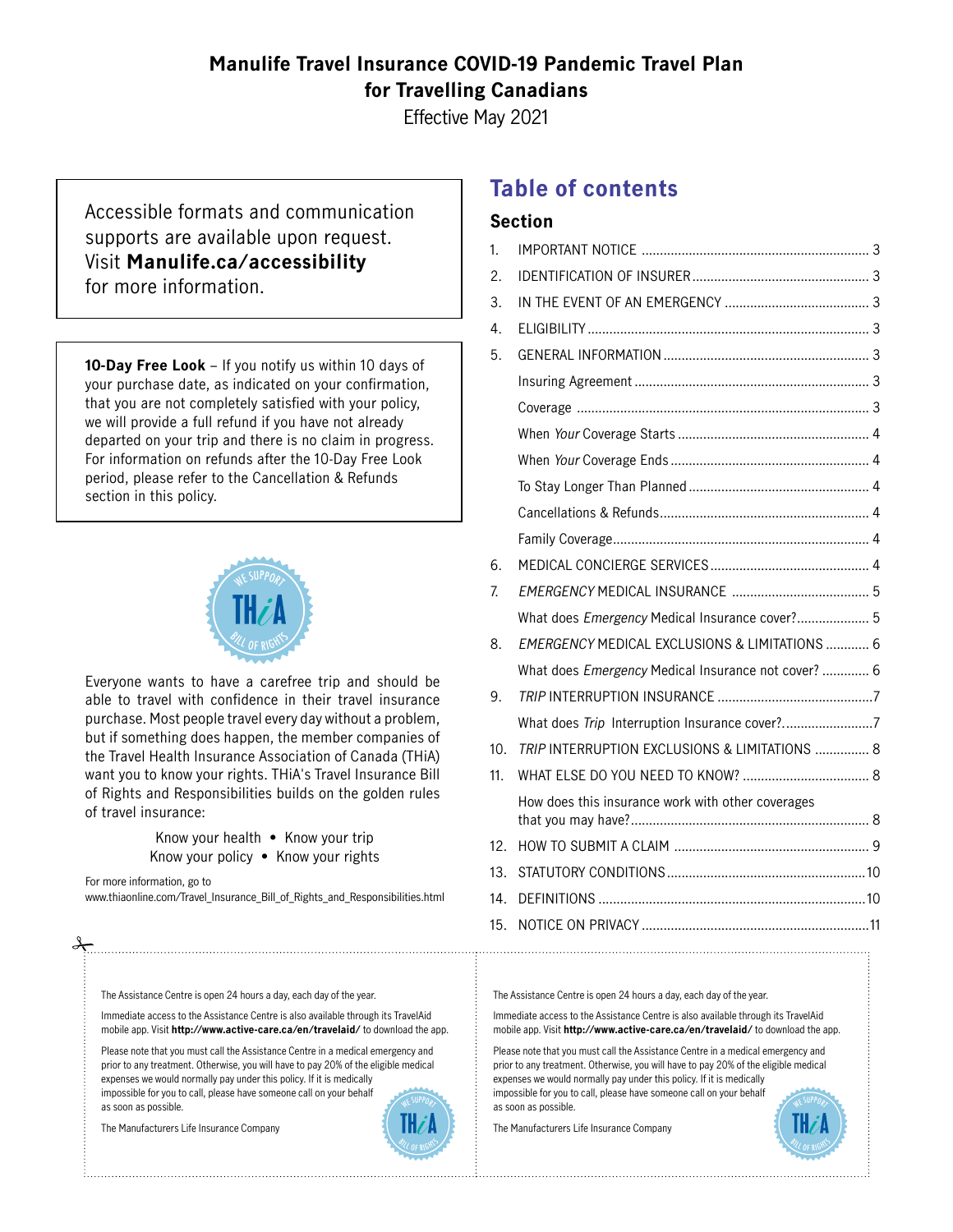# <span id="page-2-0"></span>**SECTION 1 – Important Notice**

#### **READ CAREFULLY BEFORE YOU TRAVEL**

You have purchased a travel insurance policy - what's next? We want you to understand (and it is in your best interest to know) what your policy includes, what it excludes, and what is limited (payable but with limits). Please take time to read through your policy before you travel. Italicized terms are defned in your policy.

- Travel insurance covers claims arising from sudden and unexpected situations (i.e. accidents and emergencies) and typically not follow-up or recurrent care.
- To qualify for this insurance, you must meet all of the eligibility requirements.
- This insurance contains limitations and exclusions (i.e. medical conditions that are not stable, pregnancy, child born on trip, excessive use of alcohol, high risk activities).
- This insurance may not cover claims related to pre-existing medical conditions, whether disclosed or not at time of policy purchase.
- Contact our Assistance Centre before seeking treatment or your benefits may be limited.
- In the event of a claim your prior medical history may be reviewed.
- If you have been asked to complete a medical questionnaire and any of your answers are not accurate or complete, your policy will be voidable.

#### IT IS YOUR RESPONSIBILITY TO UNDERSTAND YOUR COVERAGE. IF YOU HAVE QUESTIONS, PLEASE CALL THE CUSTOMER SERVICE CENTRE AT THE NUMBER PROVIDED IN YOUR CONFIRMATION.

#### **Notice Required by Provincial Legislation**

**This policy contains a provision removing or restricting the right of the insured to designate persons to whom or for whose benefit insurance money is to be payable.**

# **SECTION 2 – Identification of Insurer**

This policy is underwritten by The Manufacturers Life Insurance Company (Manulife). Manulife has appointed Active Claims Management Inc. (operating as Active Care Management) as the provider of all assistance and claims services under this policy.

# **SECTION 3 – In the Event of an Emergency**

#### **IN THE EVENT OF AN EMERGENCY CALL THE ASSISTANCE CENTRE IMMEDIATELY**

**1 833-389-1089 toll-free from the USA and Canada. +1 519 945-1812 collect to Canada from anywhere else in the world.**

> **Our Assistance Centre is ready to assist you 24 hours a day, each day of the year.**

Immediate access to the Assistance Centre is also available through its TravelAidTM mobile app. The TravelAid mobile app can also provide you with directions to the nearest medical facility, local emergency telephone numbers (such as 911 in North America), and pre- and post-departure travel tips.

To download the app, visit: [http://www.active-care.ca/en/travelaid/](http://www.active-care.ca/en/travelaid/.)

You must call the Assistance Centre before obtaining emergency treatment, so that we may:

- · confirm coverage
- · provide pre-approval of treatment.

If it is medically impossible for you to call prior to obtaining emergency treatment, we ask that someone call on your behalf as soon as possible. Otherwise, if you do not call the Assistance Centre before you obtain emergency treatment you will have to pay 20% of the eligible medical expenses we would normally pay under this insurance.

# **SECTION 4 – Eligibility**

#### **To be eligible for coverage, you must, as of the date you apply for coverage and the effective date:**

- be a resident of Canada and covered under a government health insurance plan for the entire duration of your trip;
- be at least thirty (30) days of age;
- not have been advised by a *physician* to avoid travel at this time;
- not have a terminal illness or metastatic cancer;
- not require kidney dialysis;
- • not have been prescribed or used home oxygen in the last twelve (12) months; and
- • never have had bone marrow, stem cell or organ transplant (except corneal transplant).

# **SECTION 5 – General Information**

#### **This policy does not include any coverage for Trip Cancellation benefits.**

 expenses in relation to Coronavirus (COVID-19). See Section 9 - Trip Interruption coverage is only available once you arrive at any destination included in your trip and only when you incur any Trip Interruption Insurance for full details.

**Note**: You are not eligible for Trip Interruption benefits when the original trip duration was 30 days or less as shown on your confirmation. If you extend your trip to stay longer than planned, you qualify for Trip Interruption benefits only when your original trip was 31 days or longer as shown on your confirmation.

#### **INSURING AGREEMENT**

In consideration of the application for insurance for which you have met the eligibility requirements and paid the appropriate premium, we will pay expenses for the benefits set out in this document, subject to the terms, limitations, exclusions and other conditions and in excess of those reimbursable under any group, individual, private or public plan or contract of insurance, including any auto insurance plan and your government health insurance plan. Some benefits are subject to advance approval by our Assistance Centre. Unless otherwise stated, all amounts referred to in this policy are in Canadian dollars. You will be responsible for any expenses that are not payable by us.

#### **COVERAGE**

- **up to a total combined maximum of \$5 Million** per insured person for reasonable and customary charges when you incur expenses:
	- as a result of an emergency when travelling outside of your province or territory of residence that is unrelated to Coronavirus (COVID-19)
- for treatment you require when travelling outside of your province or territory of residence when the medical emergency is related to Coronavirus (COVID-19) and related complications provided that **3** you have received the vaccine.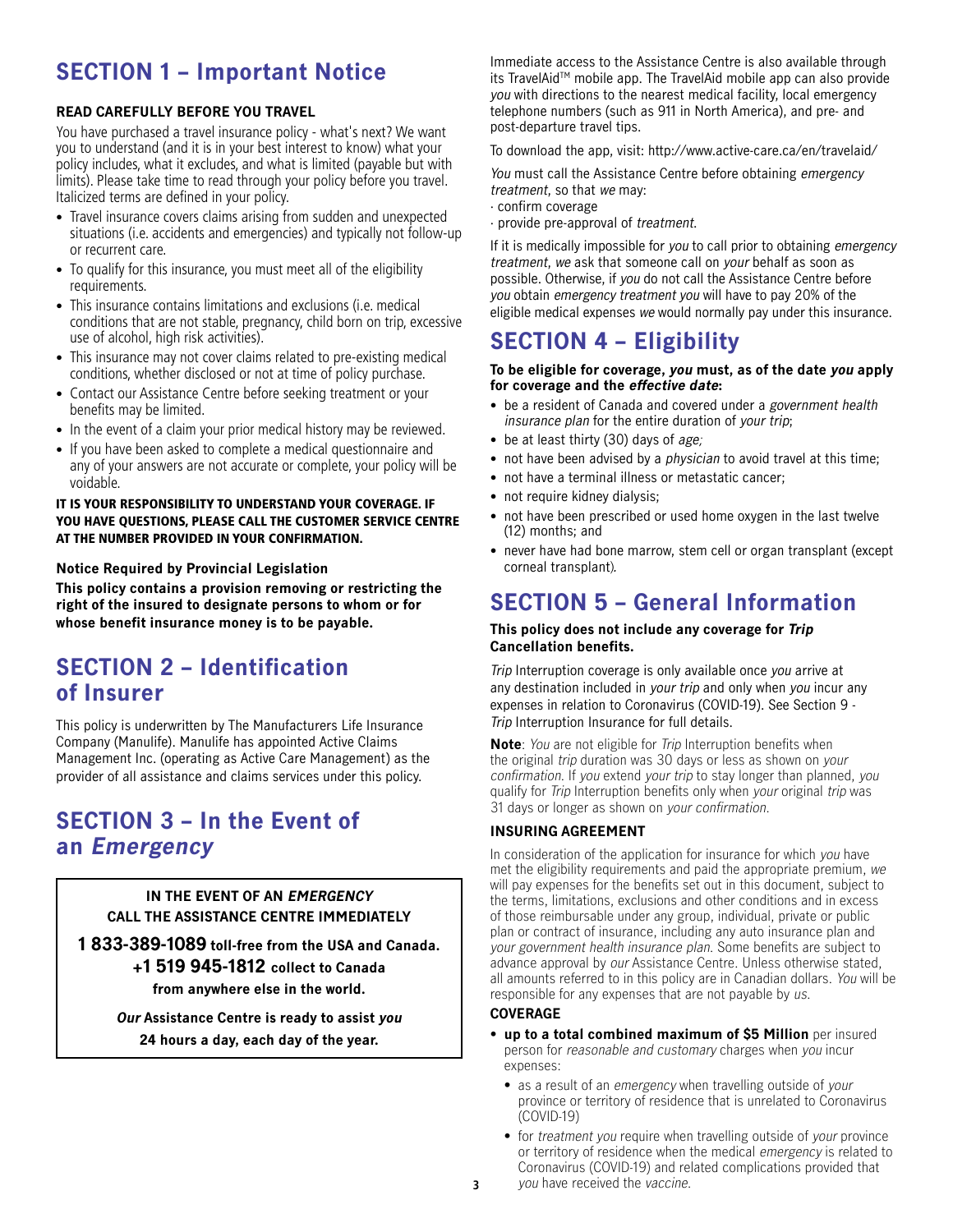<span id="page-3-0"></span>• **up to a maximum of \$1 Million** per insured person for reasonable and customary charges incurred by you as a result of an emergency related to Coronavirus (COVID-19) and related complications when you have not received the vaccine.

**Important information about cruise travel:** If you have not received the vaccine, this policy does not provide any coverage for Coronavirus (COVID-19) and related complications on a cruise or at any destination included in your cruise itinerary.

• reasonable and customary charges incurred by you for a Trip Interruption claim in the event that you must self-isolate or quarantine during your trip as a result of Coronavirus (COVID-19) (see benefit details in Section 9).

Coverage under this policy is issued on the basis of information provided in your application. Your entire contract with us consists of: this policy, your application for this coverage, the confirmation issued in respect of that application and any other amendments or endorsements resulting from extensions of coverage.

This policy provides emergency medical coverage for travel outside your province or territory of residence or Canada.

#### **WHEN YOUR COVERAGE STARTS**

Travel Insurance must be purchased prior to departure from your province or territory of residence in Canada and for the entire duration of your trip.

All coverage starts on the later of:

- the *departure date*; or
- the effective date as stated on your confirmation.

#### **WHEN YOUR COVERAGE ENDS**

All coverage ends on the earlier of:

- the date you return home; or
- the expiry date, as stated on your confirmation.

**AUTOMATIC EXTENSION** of coverage is provided beyond your expiry date, as stated on your confirmation, if:

- your common carrier or vehicle is delayed and prevents you from travelling on your expiry date. In this case, we will extend your coverage for up to seventy-two (72) hours;
- you have been advised by a medical professional to self-isolate or quarantine as a result of Coronavirus (COVID-19), beyond your expiry date. In this case, we will extend your policy coverage for the duration of your quarantine and up to seventy-two (72) hours following the end date of your quarantine period.
- you or your travel companion are hospitalized on the expiry date. In this case, we will extend your coverage during the hospitalization up to a maximum of 365 days or until, in our opinion, you are stable for discharge from the *hospital* or for evacuation *home*, whichever is earlier, and for up to five (5) days after discharge from the hospital; or
- you or your travel companion have a medical emergency that does not require hospitalization but prevents travel on your expiry date, as confirmed by a physician. In this case, we will extend your coverage for up to five (5) days.

#### **TO STAY LONGER THAN PLANNED**

If you are already on your trip and need to apply for an extension of your coverage, before the expiry date of your existing coverage, simply contact the representative where you purchased this insurance or Manulife Customer Service. You may be able to extend your coverage, as long as:

- the total length of your trip outside of Canada, including the extension, does not exceed the maximum allowed by your government health insurance plan;
- you pay the additional premium; and
- there has been no event that has resulted or may result in a claim against the policy and there has been no change in your health status.

#### **If your original trip duration under this COVID-19 Pandemic Travel Plan is 31 days or longer**: You may apply for an extension of

medical and trip interruption benefits.

**If your original trip duration under this COVID-19 Pandemic Travel Plan is 30 days or less**: You may apply for an extension of medical benefits only. Trip interruption benefits are not available.

Any extension is subject to approval by the Assistance Centre. In any case, we will not extend any coverage beyond twelve (12) months after the date you first leave home.

#### **CANCELLATIONS & REFUNDS**

- You may cancel your policy prior to your departure date.
- If you return home early, you may request a refund of premium (minimum \$25.00) for the unused coverage days of your plan, providing there has been or will be no claim reported or initiated, that you have not been provided with any assistance services and that you have mailed us your written request with proof of the date you returned home.
- • All travellers insured under the same policy must return together for a refund to be possible.

#### **FAMILY COVERAGE**

If you have purchased Family Coverage, all family members must be named on your confirmation and must be under age sixty (60) and a minimum of thirty (30) days of *age*. Family Coverage can include: i) one applicant (parent or grandparent) travelling with their children/ grandchildren; ii) the applicant, spouse and children or grandchildren; or iii) three (3) generations of a single family (grandparent[s], parent[s] and their children). All family members must have coverage that starts and ends on the same dates.

# **SECTION 6 – Medical Concierge Services**

Manulife Travel Insurance is pleased to provide you with StandbyMD™, a worldwide on-demand directional care program.

#### **What services are available?**

StandbyMD has an international network of medical providers and partners who provide services across time zones and who assure a quick and streamlined access to healthcare 24/7/365 all over the world. StandbyMD allows you to access multiple levels of personalized care ranging from:

- Teleconsultations for eligible cases (telephone/chat/video conference access to a qualified physician who can assess your symptoms and provide treatment options)
- A network of visiting *physicians* (In 141 countries and over 4,500 cities)
- In-network clinics close to the patient
- In-network ERs located close to the patient only if necessary.

In addition, when you travel to the United States, StandbyMD offers the following services:

• Same-day co-ordination and delivery of lost/forgotten prescription maintenance medication, eyeglasses or contact lenses and medical supplies.

#### **How does this service work?**

StandbyMD's risk assessment algorithm triages patients according to their symptoms, profiles and location. Based on the information provided they are instantly referred to the most appropriate level of care their specific situation requires.

StandbyMD uses a worldwide network of providers that offer high-quality care at preferred rates and direct billing solutions, minimizing the likelihood of paying out-of-pocket.

The StandbyMD program will assist with coordinating payment of eligible expenses subject to the terms and conditions of the policy.

To access this service, simply call the Assistance Centre using the phone

**4** numbers indicated on the wallet card.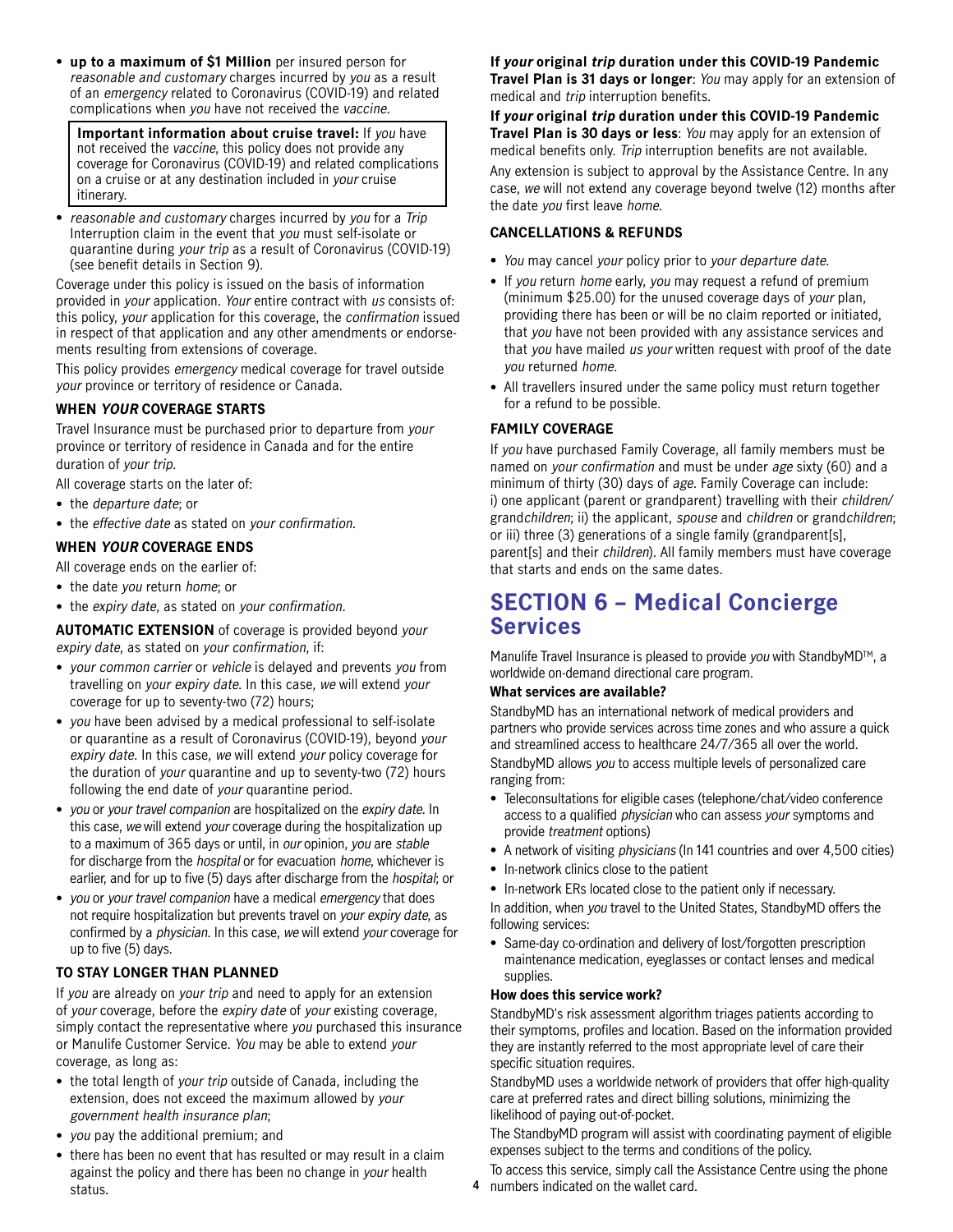#### <span id="page-4-0"></span>**Disclaimer, Waiver, and Limitation of Liability:**

StandbyMD is not intended to be a substitute for professional medical advice, it is provided for the purpose of assisting you in finding medical providers. The advice provided by StandbyMD is a recommendation only, and entirely voluntary. You still retain the right to choose for yourself, your own level of care regardless of StandbyMD's recommendation.

Medical providers utilized by StandbyMD are not employees, agents, nor in any way affiliated with StandbyMD, beyond accepting StandbyMD's referrals.

StandbyMD does not have any control, real or implied, over the medical judgment of participating medical providers, nor their actions or inactions. StandbyMD, upon making referrals under this policy does not assume any responsibility for:

- the availability,
- their quality,
- the results or outcome of any treatment or service.

Policyholders hereby specifically waive any and all rights to proceed legally against StandbyMD or anyone related to StandbyMD\* in any and all claims, demands, actions, causes of action, and suits of any kind, nature, or amount which relate to, or in any way directly or indirectly flow from the medical concierge services that StandbyMD is offering. StandbyMD's liability under these medical concierge services, if any, is limited solely to the amount of payment made to participating medical providers for the services that a policyholder obtained after they received a referral from StandbyMD.

\*Related persons include principals, parents, successors and assigns of StandbyMD.

## **SECTION 7 – Emergency Medical Insurance**

#### **What does Emergency Medical Insurance cover?**

Emergency Medical Insurance covers you for a combined total maximum of \$5 Million CAD per insured person:

- for covered expenses as a result of an emergency when travelling outside of your province or territory of residence that is unrelated to Coronavirus (COVID-19)
- for treatment you require when travelling outside of your province or territory of residence when the medical emergency is related to Coronavirus (COVID-19) and related complications provided that you have received the vaccine.

Emergency Medical Insurance covers you for up to \$1 Million CAD per insured person:

• for reasonable and customary charges incurred by you as a result of an emergency related to Coronavirus (COVID-19) and related complications when you have not received the vaccine.

**Important information about cruise travel:** If you have not received the vaccine, this policy does not provide any coverage for Coronavirus (COVID-19) and related complications on a cruise or at any destination included in your cruise itinerary.

**Note**: These covered expenses are in excess of any amount covered by your government health insurance plan or any other benefit plan. The treatment must be required as part of your emergency treatment.

After your medical emergency treatment has started, the Assistance Centre must assess and pre-approve additional medical treatment. If you undergo tests as part of a medical investigation, treatment or surgery, obtain treatment or undergo surgery that is not pre-approved, your claim will not be paid. This includes but is not limited to MRI, MRCP, CAT Scan, CT Angiogram, sonograms, ultrasounds, Nuclear Stress Test, biopsies, Angiogram, Angioplasty, cardiovascular surgery including any associated diagnostic test(s), Cardiac Catheterization or any surgery. Reimbursement is subject to the terms and conditions of this policy.

Covered expenses and benefits are subject to the policy's maximums, exclusions and limitations.

The eligible covered expenses include:

- **1. Expenses for emergency treatment** Reasonable and customary charges for medical care received from a physician in or out of hospital; the cost of a semi-private hospital room (or an intensive or coronary care unit where medically necessary); the services of a licensed private duty nurse while you are in hospital; the rental or purchase (whichever is less) of a hospital bed, wheelchair, brace, crutch or other medical appliance; tests that are needed to diagnose or find out more about your condition; and drugs that are prescribed for you and are available only by prescription from a physician or dentist.
- **2. Expenses for paramedical services** Care received from a licensed chiropractor, osteopath, physiotherapist, chiropodist or podiatrist, up to \$70 per visit to a combined maximum of \$700 for a covered injury.
- **3. Expenses for ambulance transportation** Reasonable and customary charges for local licensed ambulance service to transport you to the nearest appropriate medical service provider in an emergency.
- **4. Expenses for emergency dental treatment** 
	- If you need emergency dental treatment, we will pay up to \$300 for the relief of dental pain; and/or
	- If you suffer an accidental blow to the mouth, we will pay up to \$3,000 for the reasonable and customary charges to repair or replace your natural or permanently attached artificial teeth (up to \$1,500 during your trip and up to \$1,500 after your return *home* to continue *treatment* in the ninety (90) days after the accident).
- **5. Expenses to bring someone to your bedside** If you are travelling alone and are admitted to a hospital for three (3) days or more because of a medical emergency, we will pay the return economy class airfare via the most cost-effective itinerary for someone to be with you and we will also pay up to \$1,000 for that person's hotel and meals. For a child insured under this policy, this benefit is available immediately upon their hospital admission.
- **6. Extra expenses for meals hotel, and taxi** If a medical emergency prevents you or your travel companion from returning home as originally planned, or if your emergency medical treatment or that of your travel companion requires your transfer to a location that is different from your original destination, we will reimburse you up to \$200 per day to a maximum of \$2,000 for your extra meals, hotel and taxi fares. We will only reimburse you for these expenses if you have actually paid for them.
- **7. Expenses related to your death** If, during your trip, you die from an emergency covered under this insurance, we will reimburse your estate for:
	- up to \$5,000 to have your body prepared where you die and the cost of the standard transportation container normally used by the airline, plus the return home of your body;
	- up to \$5,000 to have your body prepared and the cost of a standard burial container, plus up to \$5,000 for your burial where you die; or
	- up to \$5,000 to cremate your body where you die, plus the return home of your ashes.
	- In addition, if someone is legally required to identify your body and must travel to the place of your death, we will pay the return economy class airfare via the most cost-effective itinerary for that person, and up to \$300 for that person's hotel and meal expenses. We will also provide that person with *Emergency* Medical Insurance under the same terms and limitations of this policy for up to seventy-two (72) hours.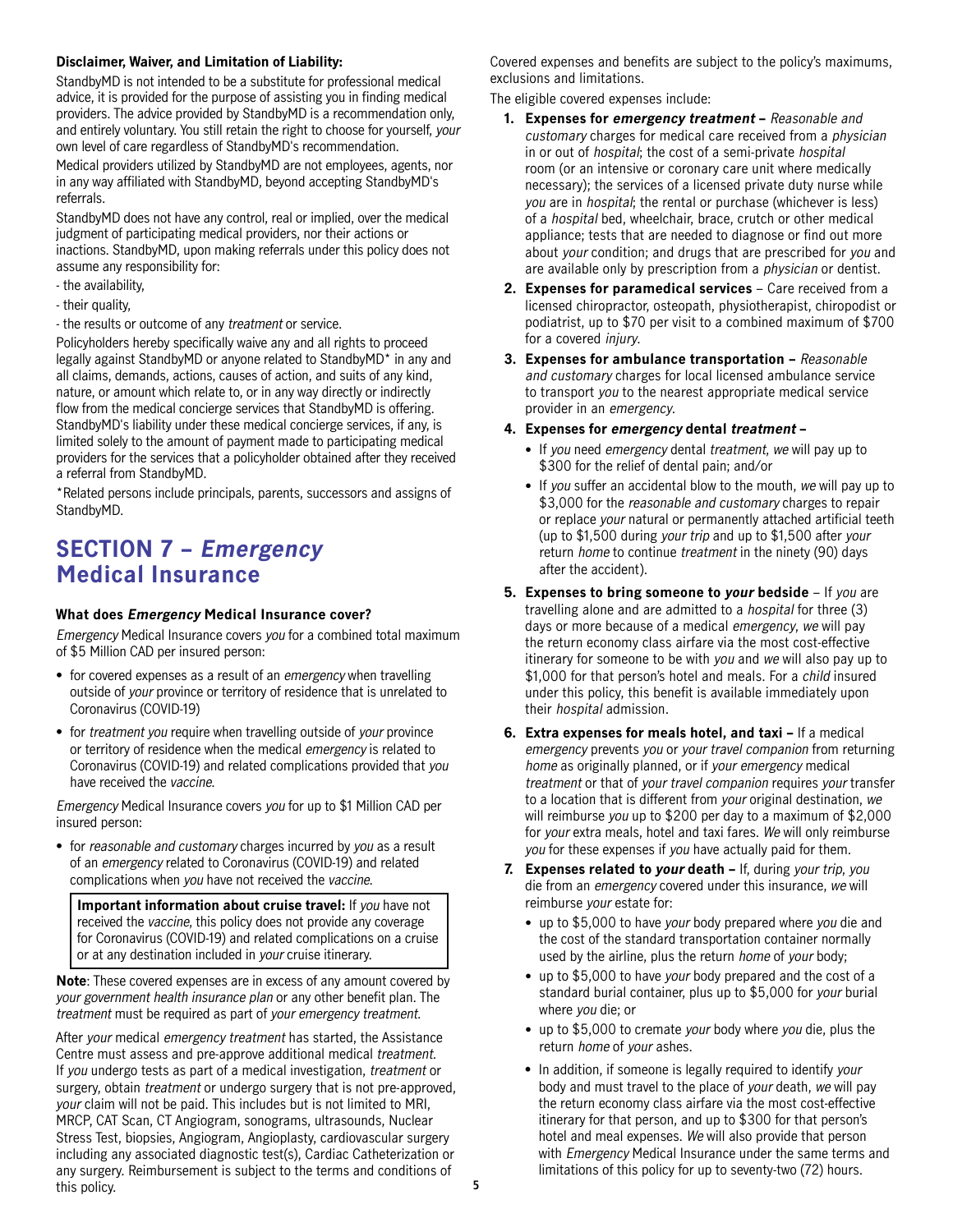- <span id="page-5-0"></span>**8. Expenses to bring you home –** If your treating physician recommends that you return home earlier than planned because of your emergency or if our medical advisors recommend that you return home after your emergency, we will pay for one or more of the following:
	- the extra cost of economy class airfare via the most costeffective itinerary; and/or
	- a stretcher airfare on a commercial flight via the most costeffective itinerary, if a stretcher is medically necessary; and/or
	- the cost of return economy class airfare via the most cost-effective itinerary for a qualified medical attendant to accompany you, and the attendant's reasonable fees and expenses, if this is medically necessary or required by the airline; and/or
	- the cost of air ambulance transportation if this is medically necessary.
- **9. Return Excess Baggage** When approved in advance by the Assistance Centre, up to \$300 for the return of your excess baggage. This benefit is payable if you return home under Benefit #7 or #8.
- **10. Expenses to return children under your care** If you are admitted to hospital for more than twenty-four (24) hours or must return home because of an emergency, we will pay for the extra cost of one-way economy class airfare to return the children home via the most cost-effective itinerary and the return economy class airfare via the most cost-effective itinerary for a qualified escort when the airline requires it. The children must have been under your care during your trip and covered under a policy underwritten by us.
- **11. Childcare expenses** We will pay up to \$75 per day to a maximum of \$500 for childcare costs incurred by you during your trip to care for your children travelling with you and remaining with you at your destination while you are hospitalized as an in-patient during your trip. Original receipts from the professional childcare provider are required and the professional childcare provider must be someone other than immediate family or a travel companion.
- **12. Expenses to return your travel companion** We will cover the extra cost of one-way economy class airfare via the most cost-effective itinerary, to return your travel companion (who is travelling with you at the time of your emergency and insured under our travel insurance plan) home, if you are repatriated or evacuated under Benefit #7 or #8 above.
- **13. Expenses to return your vehicle home** If, because of a commercial agency to bring your vehicle home. If you rented medical emergency, you are unable to drive the vehicle you used during your trip, we will cover up to \$3,000 charged by a a vehicle during your trip, we will cover its return to the rental agency.
- hours or more due to sickness or injury during your trip, we **14. Hospital Allowance –** When you are hospitalized for 48 will reimburse you \$50 per day up to \$300 per policy for your telephone, parking and television out-of-pocket expenses. Expenses must be supported by original receipts.
- **15. Phone call expenses** We will pay for phone calls to or from our Assistance Centre regarding your medical emergency. You must provide receipts or other reasonable evidence to show the cost of these calls and the numbers phoned or received during your trip.
- **16. Pet Return** If your domestic dog or cat travels with you during your trip and you return to Canada under Benefit #7 or #8, we will pay the cost of one-way transportation up to a maximum of \$500 to return your domestic dog or cat to Canada.
- **17. Terrorism Coverage** When an act of terrorism directly or indirectly causes an eligible loss under the terms and conditions of this policy, coverage is available for up to two (2) acts of terrorism within a calendar year and up to a maximum aggregate payable limit of \$35 million for all eligible emergency medical in-force policies issued and administered by us. The amount payable for each eligible claim is in excess of all other sources of recovery including alternative or replacement travel options and other insurance coverage. The amount paid for all such claims shall be reduced on a pro rata basis so as to not exceed the respective maximum aggregate limit which will be paid after the end of the calendar year and after completing the adjudication of all claims relating to the act(s) of terrorism.

# **SECTION 8 – Emergency Medical Exclusions & Limitations**

#### **What does Emergency Medical Insurance not cover?**  We will not pay any expenses or benefits relating directly or indirectly to:

**1. A pre-existing medical condition.** The pre-existing medical condition exclusion that applies to you depends on the Rate Category you qualified for when you purchased this policy. Please see the definition of "pre-existing medical condition" and "stable" at the end of this policy.

**Under Age 60 or Rate Category A.** We will not pay any expenses relating to:

- (3) months before your effective date; and/or a pre-existing medical condition that is not stable in the three
- your heart condition if, in the three (3) months before your effective date, any heart condition has not been stable or you have taken any form of nitroglycerine for the relief of angina pain; and/or
- your lung condition if, in the three (3) months before your effective date, any lung condition has not been stable or you required treatment with oxygen or Prednisone for a lung condition.

**Rate Categories B and C.** We will not pay any expenses relating to:

- six (6) months before your effective date; and/or a pre-existing medical condition that is not stable in the
- your heart condition if, in the six (6) months before your effective date, any heart condition has not been stable or you have taken any form of nitroglycerine for the relief of angina pain; and/or
- your lung condition if, in the six (6) months before your effective date, any lung condition has not been stable or you required treatment with oxygen or Prednisone for a lung condition.
- **2.** Covered expenses that exceed the reasonable and customary charges where the medical emergency happens.
- **3.** Any emergency when, prior to the purchase date, you had not met all the eligibility requirements or truthfully and accurately answered all the questions in the medical questionnaire (if applicable).
- **4.** Covered expenses that exceed 80% of the cost we would normally have to pay under this insurance if you do not, or someone on your behalf does not, contact the Assistance Centre at the time of the emergency.
- **5.** Expenses related to the treatment of Coronavirus (COVID-19) and related complications you suffer or contract while you are on your cruise or in any destination included in your cruise itinerary if you have not received the vaccine.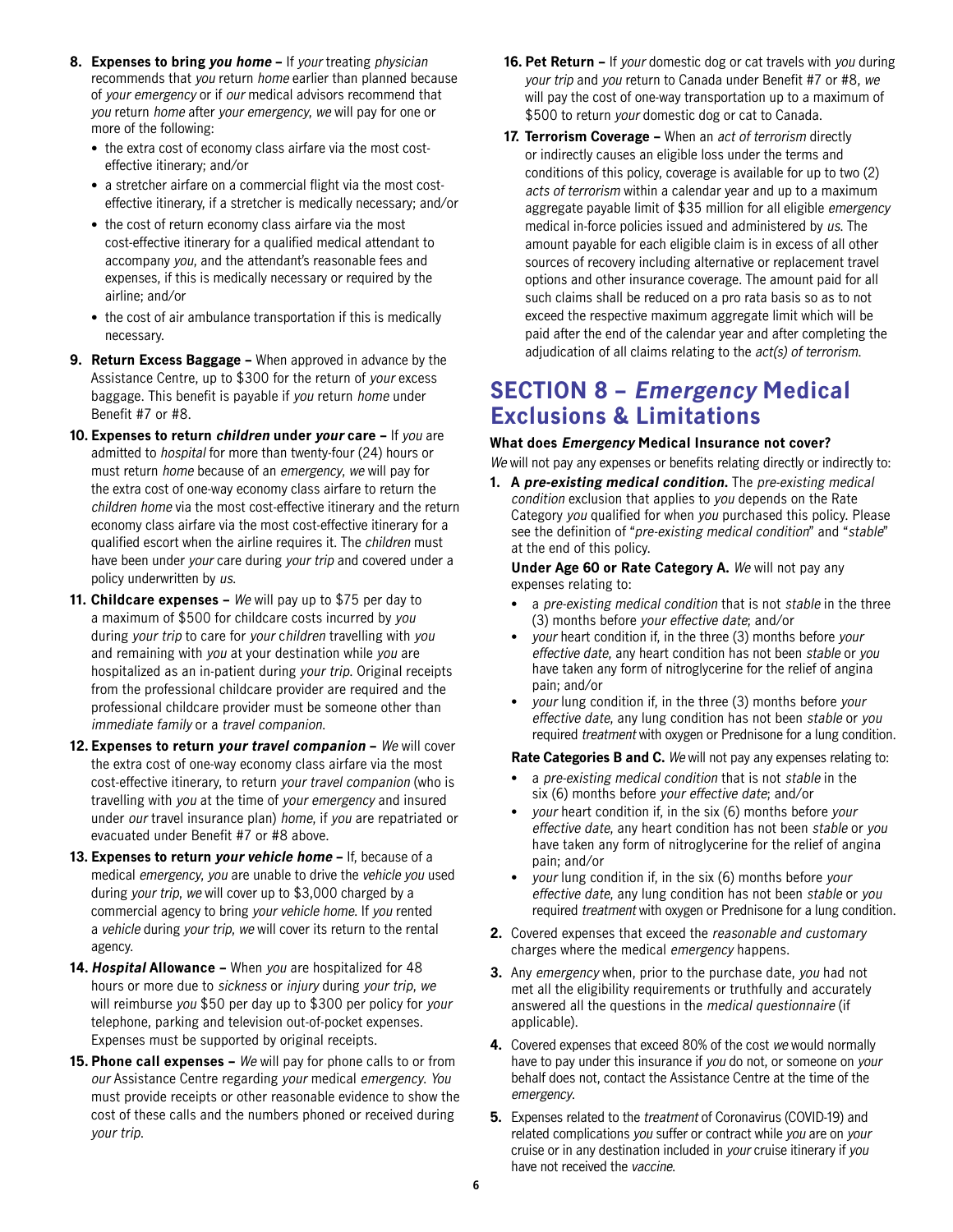- <span id="page-6-0"></span> **6.** The cost of and any expenses for a Coronavirus (COVID-19) test that is mandated by any body with appropriate authority (such as a government or a transportation service) for entry into or exit from a country/jurisdiction or to use its services.
- in advance by the Assistance Centre prior to being performed. **7.** Magnetic resonance imaging (MRI), computerized axial tomography (CAT) scans, sonograms, ultrasounds or biopsies, cardiac catheterization, angioplasty and/or cardiovascular surgery including any associated diagnostic test(s) or charges unless approved All surgery must be authorized by the Assistance Centre prior to being performed except in extreme circumstances where surgery is performed on an emergency basis immediately upon admission to hospital.
- for directly or indirectly related complications. **8.** Any non-emergency, experimental or elective treatment such as cosmetic surgery, chronic care, rehabilitation including any expenses
- **9.** The continued *treatment* of a *medical condition* or related condition, following emergency treatment during your trip, if our medical advisors determine that your emergency has ended.
- **10.** A medical condition or symptoms:
	- when you knew or for which it was reasonable to believe or expect before you left home or before the effective date of coverage, that treatment will be required during your trip; and/or
	- for which future investigation or *treatment* was planned before you left home; and/or
	- which produced symptoms that would have caused an ordinarily prudent person to seek treatment in the three (3) months before leaving home; and/or
	- that had caused your physician to advise you not to travel.

**11.** Any emergency that occurs while you are participating in:

- any sporting activity for which you are paid, including snorkeling or scuba diving;
- any extreme sport or activity involving a high level of risk, such as those indicated below, but not limited to:
- mountain climbing requiring the use of specialized equipment, including carabiners, crampons, pick axes, anchors, bolts and lead rope or top rope anchoring equipment to ascend or descend a mountain;
- rock-climbing;
- parachuting;
- skydiving;
- hang-gliding or using any other air-supported sporting device; or
- participating in a motorized speed contest.
- **12.** Any trip made for the purpose of obtaining a diagnosis, treatment, surgery, investigation, palliative care, or any alternative therapy, whether or not it was authorized by a *physician*, as well as any directly or indirectly-related complication.
- **13.** Your self-inflicted injuries, unless medical evidence establishes that the injuries are related to a mental health illness.
- **14.** Any claim that results from or is related to your commission or attempted commission of a criminal offence or illegal act.
- **15.** Any medical condition that is the result of you not following treatment as prescribed to you, including prescribed medication.
- 16. Any medical condition, including symptoms of withdrawal, arising from, or in any way related to, your chronic use of alcohol, drugs or other intoxicants whether prior to or during your trip.
	- Any medical condition arising during your trip from, or in any way related to, the abuse of alcohol, drugs or other intoxicants.
- **17.** Any loss resulting from your minor mental or emotional disorder.
- 18. *Your* routine pre-natal or post-natal care;
	- *Your* pregnancy, delivery, or complications of either, arising 9 weeks before the expected date of delivery or 9 weeks after.
- **19.** Your child born during your trip.
- **20.** For insured children under two (2) years of age, any medical condition related to a birth defect.
- **21.** Any benefit that must be authorized or arranged in advance by the Assistance Centre when it has given no authorization or made no arrangement for that benefit.
- **22.** Any further medical treatment if our medical advisors determine that you should transfer to another facility or return to your home province/territory of residence for treatment, and you choose not to.
- **23.** Death or injury sustained while piloting an aircraft, learning to pilot an aircraft, or acting as a member of an aircraft crew.
- **24.** For policy extensions: any medical condition which first appeared, was diagnosed or treated after the scheduled departure date and prior to the effective date of the insurance extension.
- **25.** Any act of terrorism or any medical condition you suffer or contract when an official travel advisory issued by the Government of Canada states, "Avoid all non-essential travel" regarding the country, region or city of your destination, before your effective date.

To view the travel advisories, visit the Government of Canada Travel site. For claims due to Coronavirus (COVID-19), this exclusion does not apply. Exception: Treatment for Coronavirus (COVID-19) and related complications that you suffer or contract while you are on a cruise or any destination included in your cruise itinerary is not covered if you have not received the vaccine.

For claims not due to Coronavirus (COVID-19), this exclusion does not apply if your medical condition is unrelated to the travel advisory.

**26.** Any act of terrorism or any medical condition you suffer or contract when an official travel advisory issued by the Government of Canada states, "Avoid all travel" regarding the country, region or city of your destination, before your effective date.

To view the travel advisories, visit the Government of Canada Travel site.

This exclusion does not apply to claims for any medical condition unrelated to the travel advisory.

- **27.** Any act of terrorism caused by biological, chemical, nuclear or radioactive means.
- **28.** An act of war.

## **Section 9 - Trip Interruption Insurance**

**Important: This benefit is available only if your original trip duration is 31 days or longer, before any extensions. It is not available if your original trip duration is 30 days or less.** 

**We do not pay any benefits for a quarantine or self-isolation in Canada as mandated by any government.**

**This coverage does not include any benefits for Trip Cancellation.**

**Important information about cruise travel:** If you have not received the vaccine, this policy does not provide any coverage for Coronavirus (COVID-19) and related complications on a cruise or at any destination included in your cruise itinerary.

#### **Benefits – What does Trip Interruption Insurance cover?**

Trip Interruption coverage is only available after your departure to any destination included in your trip and only when you incur any expenses in relation to Coronavirus (COVID-19).

 pay: In the event you are unexpectedly required to self-isolate or quarantine as determined by a medical professional after your departure, we will

• Up to \$500 for your one-way economy class airfare via the most cost-effective itinerary to return you home in the event you are delayed beyond the date you were originally scheduled to return home; and/or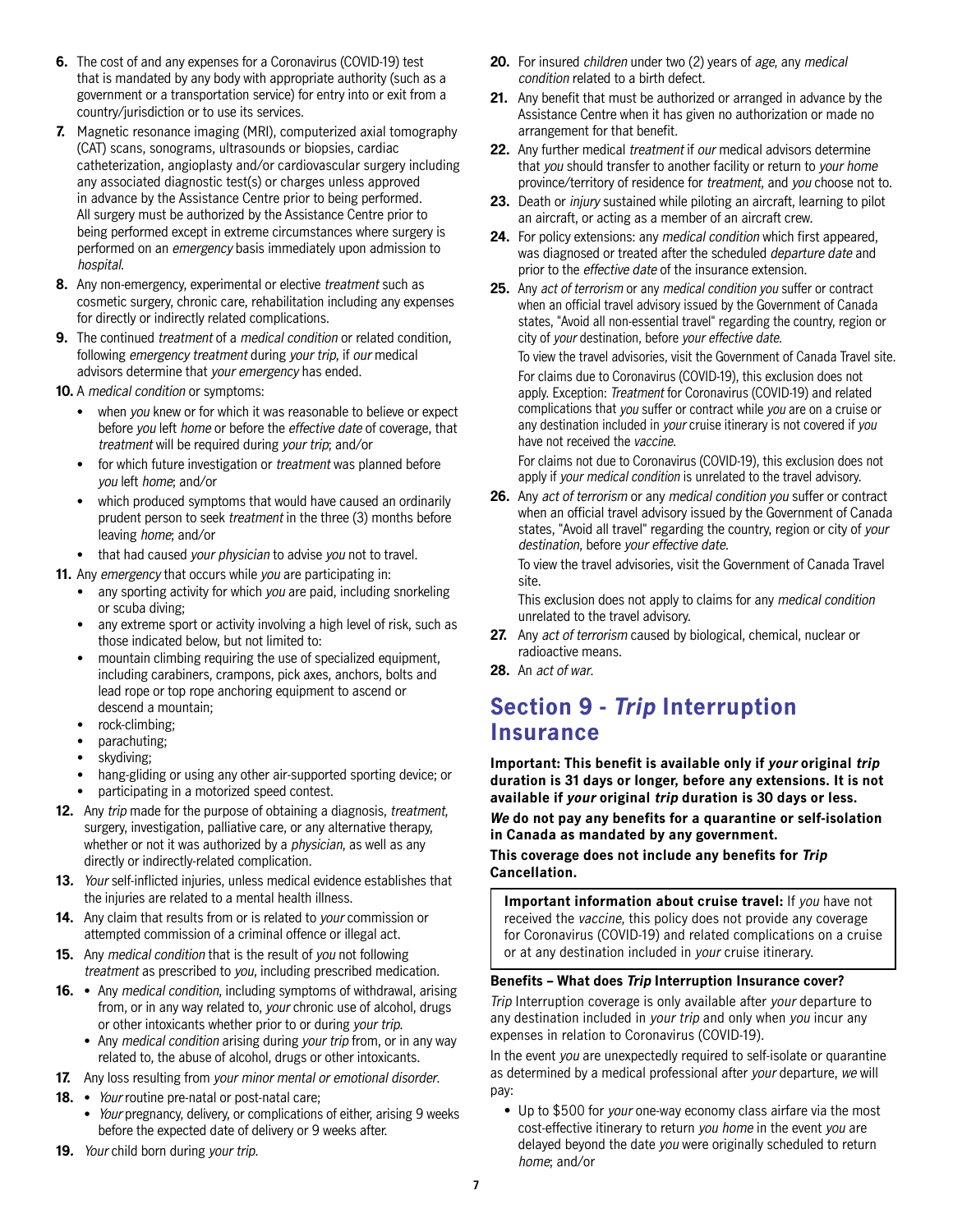<span id="page-7-0"></span>• Up to \$150 per insured person per day for your additional and unplanned commercial hotel and meal expenses to a maximum of \$2,100. Family coverage maximum is \$300 per insured family per day to a maximum of \$4,200.

This benefit is only payable to a maximum of fourteen (14) days, if you are delayed beyond your original return date, and/or you must pay for the unexpected costs of your new accommodation and/or meals where you are required to be quarantined.

It is your responsibility to find accommodation during your quarantine. If you must be quarantined at a medical facility and medical treatment is not required, we will only pay up to the maximums as noted above.

These benefits are payable if either of the following covered events happen to you:

- 1. You or your travel companion are denied entry into any destination included in your trip and you are quarantined as requested by a medical professional;
- 2. Due to a positive Coronavirus (COVID-19) test result or contact tracing in any destination included in your trip, you or your travel companion are required to self-isolate or quarantine as requested by a medical professional, in your destination beyond your original return date.

# **Section 10 – Trip Interruption Exclusions & Limitations**

#### **What does Trip Interruption Insurance not cover?**

For Trip Interruption Insurance, we will not cover expenses or benefits relating to:

**1.** Any benefits when your original trip duration is 30 days or less.

- **2.** Any *Trip* Interruption benefits because of a quarantine or selfisolation in Canada as mandated by any government.
- **3.** Any expenses due to an official travel advisory issued by the Government of Canada stating "Avoid all travel" regarding the country, region or city of your destination, before your departure date. To view the travel advisories, visit the Government of Canada Travel site.
- **4.** Any expenses you incur when you or your travel companion are denied entry into a country or a region included in your trip when prior to your departure date there were foreign government and/or regional travel guidelines or restrictions in place prohibiting Canadian residents' entrance due to Coronavirus (COVID-19).
- **5.** Any expenses you incur at any destination included in your trip, when before your departure date there were foreign government and/or regional travel guidelines or restrictions in place requiring you or your travel companion to self-isolate or quarantine for a specific period of time during your trip.
- **6.** Any pre-paid portion of your travel arrangements that are unused.
- **7.** Any expenses you incur if you have not received the vaccine:
	- while you are on your cruise; and/or
	- beyond your original cruise end date due to a positive Coronavirus (COVID-19) test result or contact tracing during your cruise or in any destination included in your cruise itinerary and you or your travel companion are required to self-isolate or quarantine.

# **SECTION 11 – What Else Do You Need to Know?**

This policy is issued based on information provided in your application (including the medical questionnaire, if required). Claims will be processed according to the policy in force at the time of claim. When completing the application and answering the medical questions, your answers must be complete and accurate. In the event of a claim, we will review your medical history. If any of your answers are found to be incomplete or inaccurate:

- your coverage will be void
- which means your claim will not be paid.

You must be accurate and complete in your dealings with us at all times. This insurance is void in the case of fraud or attempted fraud, or if you conceal or misrepresent any material fact in your application for this policy or extension of coverage for benefits under this policy.

We will not pay a claim if you, any person insured under this policy or anyone acting on your behalf attempt to deceive us or makes a fraudulent, false or exaggerated statement or claim.

No agent or broker has the authority to change the contract or waive any of its provisions.

This policy is non-participating. You are not entitled to share in our divisible surplus.

#### **Limitation of Liability**

Our liability under this policy is limited solely to the payment of eligible benefits, up to the maximum amount purchased, for any loss or expense. Neither we, upon making payment under this policy, nor our agents or administrators assume any responsibility for the availability, quality, results or outcome of any treatment or service, or your failure to obtain any treatment or service covered under the terms of this policy.

#### **Premium**

The required premium is due and payable at the time of purchase and will be determined according to the schedule of premium rates then in effect. Premium rates and policy terms and conditions are subject to change without prior notice. When you have paid the appropriate premium and met the eligibility requirements, this policy along with your application forms part of your insurance contract and becomes a binding contract, providing that you are issued a confirmation upon which a contract policy number appears.

If you are ineligible for coverage, our only liability will be to refund any premium paid. You will be responsible for any expenses that are not payable by us. If the premium is insufficient for the period of coverage selected, we will charge and collect any underpayment; or shorten the policy period by written endorsement if an underpayment in premium cannot be collected. Coverage will be null and void if the premium is not received, if a cheque is not honoured for any reason, if credit card charges are invalid or if no proof of your payment exists.

#### **How does this insurance work with other coverages that you may have?**

The plans outlined in this policy are second payor coverages. If there are other third party liability, group or individual, basic or extended health insurance plans or contracts, including any private, provincial or territorial auto insurance plan providing hospital, medical or therapeutic coverage or any other third party liability insurance in force concurrently herewith, amounts payable hereunder are limited to that portion of your expenses, incurred outside the province or territory of residence, that are in excess of the amounts for which you are insured under such coverage.

Total benefits paid to you by all insurers cannot exceed your actual expenses. We will co-ordinate the payment of benefits with all insurers who provide you with benefits similar to those provided under this insurance (except if your current or former employer provides you with an extended health insurance plan with a lifetime maximum coverage of \$50,000 or less), to a maximum of the largest amount specified by each insurer.

In addition, we have full rights of subrogation. In the event of a payment of a claim under this policy, we will have the right to proceed, in your name, but at our expense, against third parties who may be responsible for giving rise to a claim under this policy. You will execute and deliver such documents as are necessary and co-operate fully with us to allow us to fully assert our rights. You must do nothing to prejudice such rights.

If you are insured under more than one insurance policy/certificate underwritten by us, the maximum you are entitled to is the largest amount specified for the benefit in any one policy/certificate. This condition does not apply to any claim related to Coronavirus (COVID-19) if you are also insured under a complimentary Manulife COVID-19 Emergency Medical Certificate of Insurance that was provided to you by the airline/tour operator. For greater clarity, if you are insured under one complimentary certificate and more than one policy/certificate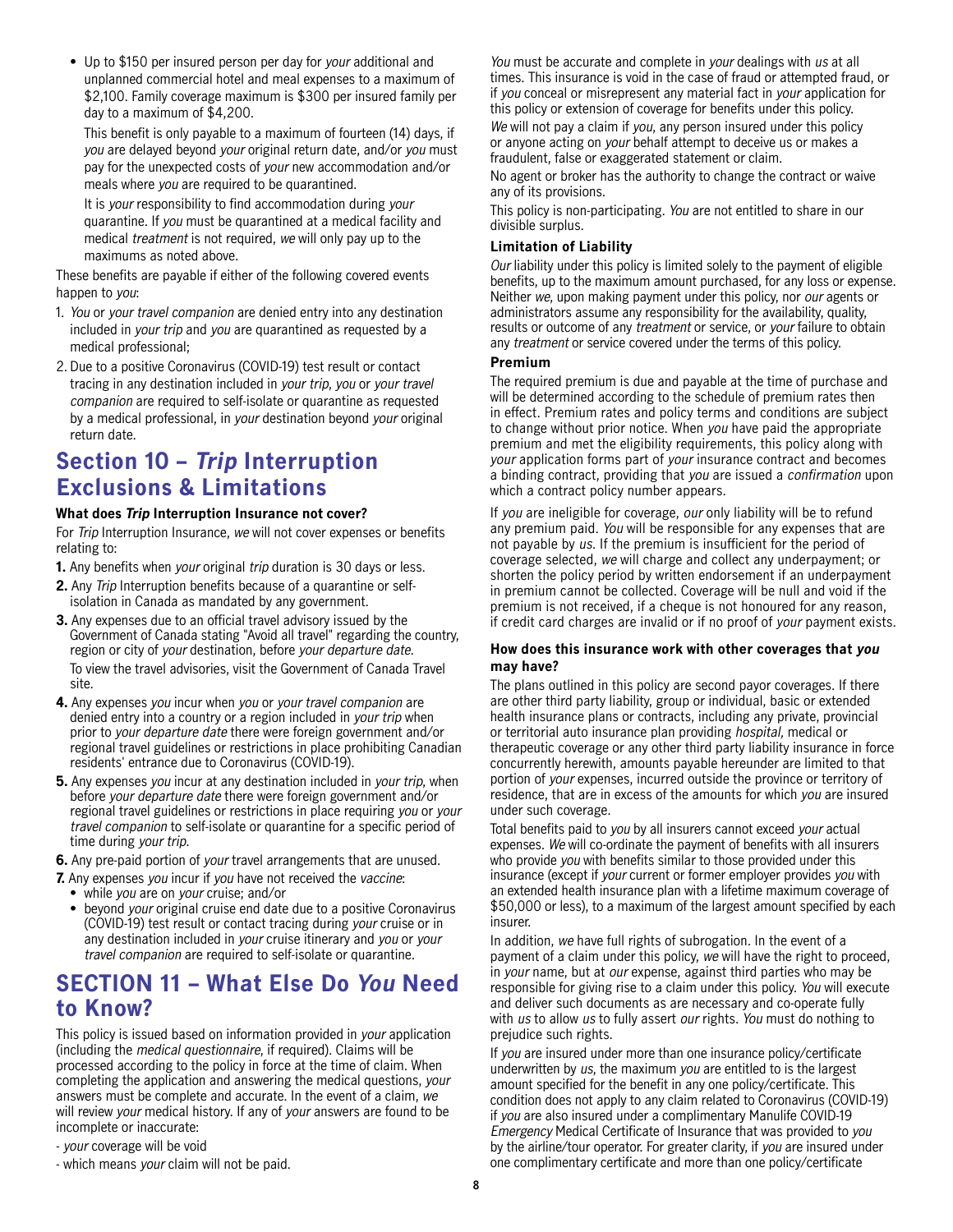<span id="page-8-0"></span>underwritten by us that provides Coronavirus (COVID-19) coverage, the maximum amount payable for covered expenses incurred by you related to Coronavirus (COVID-19) cannot be more than the sum of the Coronavirus (COVID-19) coverage available under one policy/certificate and one complimentary certificate. The total amount we pay to you cannot exceed your actual expenses.

# **SECTION 12 – How to Submit a Claim**

#### **IN THE EVENT OF AN EMERGENCY CALL THE ASSISTANCE CENTRE IMMEDIATELY**

#### **1 833-389-1089 toll-free from the USA and Canada. +1 519 945-1812 collect to Canada from anywhere else in the world.**

 **Our Assistance Centre is ready to assist you 24 hours a day, each day of the year.**

Immediate access to the Assistance Centre is also available through its TravelAid mobile app. To download the app, visit:

#### **<http://www.active-care.ca/en/travelaid>/.**

Please note that **if you do not call** the Assistance Centre in an emergency and prior to receiving treatment, **you will have to pay 20% of the eligible medical expenses** we would normally pay under this policy (20% co-insurance). If it is medically impossible for you to call when the emergency happens, we ask that someone call on your behalf as soon as possible.

#### **Do not assume that someone will contact the Assistance Centre for you. It is your responsibility to verify that the Assistance Centre has been contacted.**

If you choose to pay eligible expenses directly to a health service provider without prior approval by the Assistance Centre, eligible expenses will be reimbursed to you based on the reasonable and customary charges that we would have paid directly to such provider. Medical charges that you pay may be higher than this amount. Therefore, you will be responsible for any difference between the amount you paid and the reasonable and customary charges reimbursed by us.

**Notice and Proof of Claim.** Claims must be reported within thirty (30) days of occurrence of a claim arising under this contract. Your proof of claim must be sent to us within ninety (90) days of the date a claim has occurred or the service was provided.

**Failure to Give Notice or Proof of Claim.** Failure to give notice or proof of claim within the prescribed period does not invalidate the claim if the notice or proof is given or provided as soon as reasonably possible and in no event later than one (1) year from the date of the occurrence arising under this contract, if it is shown that it was not reasonably possible to give notice or furnish proof within the time so prescribed.

**Proof of Claim.** The Assistance Centre will furnish forms for proof of claim within fifteen (15) days after receiving notice of claim. If you have not received the forms within that time, you may submit your proof of claim in the form of a written statement of the cause or nature of the accident, sickness, injury or insured risk giving rise to the claim and the extent of the loss or you can submit your claim online.

#### **Mailing Instructions**

Claims correspondence should be mailed to:

Manulife Travel Insurance c/o Active Care Management P.O. Box 1237, Stn. A Windsor, ON N9A 6P8

#### **Online Claim Submission**

For quick and easy claim submission, please have all of your documents available in electronic format and visit <https://manulife.acmtravel.ca> to submit your claim online.

You may call the Assistance Centre directly for specific information on how to submit a claim or to enquire about your claim status at: **1 833-389-1089** or **+1 519 945-1812.**

All money payable under this contact shall be paid by us within sixty (60) days after proof of claim and all required documentation has been received.

#### **If you are making an Emergency Medical Insurance claim**, we will need:

- original itemized receipts for all bills and invoices:
- proof of payment by you and by any other benefit plan;
- • medical records including complete diagnosis by the attending physician or documentation by the hospital, which must support that the treatment was medically necessary;
- proof of the accident if you are submitting a claim for dental expenses resulting from an accident;
- proof of travel (including *departure date* and return date); and
- your historical medical records (if we determine applicable).

#### **If you are making a Trip Interruption claim,** we will need proof of the cause of the claim, including:

- a medical certificate completed by the attending physician and stating why travel was not possible as booked, if the claim is in relation to self-isolation or quarantine, or
- a report from an authority documenting the reason for the selfisolation or quarantine; and

We will also need, as applicable:

- original passenger receipts for the new tickets you had to purchase;
- original receipts for the travel arrangements you had paid in advance and for the extra hotel, and meals, expenses you may have had; and
- any other invoice or receipt supporting your claim.

#### **To whom will we pay your benefits, if you have a claim?**

Except in the case of your death, we will pay the covered expenses under this insurance to you or the provider of the service. Any sum payable for loss of life will be payable to your estate. You must repay us any amount paid or authorized by us on your behalf if we determine that the amount is not payable under your policy.

If currency conversion is necessary, we will use our exchange rate on the date you received the service outlined in your claim. We will not pay for any interest under this insurance.

#### **Is there anything else you should know if you have a claim?**

If you disagree with our claim decision, the matter may be submitted for judicial resolution under the applicable law(s) of the Canadian province or territory where you reside at the time of application for this policy.

Every action or proceeding against an insurer for the recovery of insurance money payable under the contract is absolutely barred unless commenced within the time set out in the Insurance Act or in the Limitations Act, 2002 in Ontario or other applicable legislation.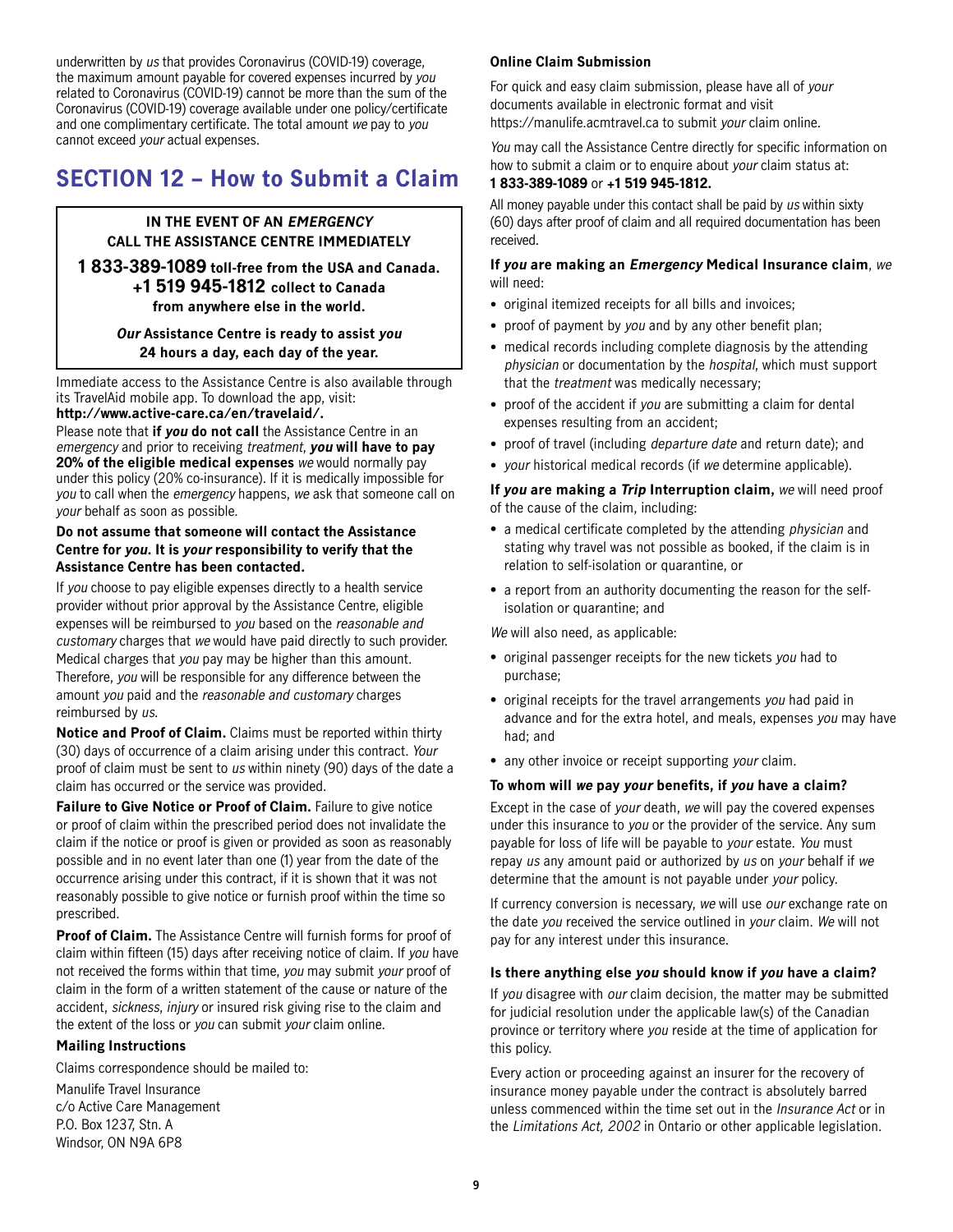# <span id="page-9-0"></span>**SECTION 13 – Statutory Conditions**

**Copy of Application.** Upon request, a copy of the application shall be given to you or to a claimant under the contract.

**Waiver.** We reserve the right to decline any application or any request for extensions of coverage. No condition of this policy shall be deemed to have been waived, either in whole or in part, unless the waiver is clearly expressed in writing and signed by Manulife.

**Material Facts.** No statement made by you at the time of application for this contract shall be used in defence of a claim under or to avoid this contract unless it is contained in the application or any other written statements or answers furnished as evidence of insurability.

**Termination by Insurer.** We may terminate this contract in whole or in part at any time by giving written notice of termination to you and by refunding, concurrently with the giving of notice, the amount of premium paid in excess of the proportional premium for the expired time. The notice of termination may be delivered to you, or it may be sent by registered mail to your latest address on record. Where notice of termination is delivered to you, five (5) days notice of termination will be given; where it is mailed to you, ten (10) days notice will be given and the ten (10) days will begin on the day following the date of mailing of the notice.

**Rights of Examination.** For the purposes of determining the validity of a claim under this policy, we may obtain and review the medical records of your attending physician(s), including the records of your regular physician(s) at home. These records may be used to determine the validity of a claim, whether or not the contents of the medical records were made known to you before you incurred a claim under this policy. In addition, we have the right, and you shall afford us the opportunity, to have you medically examined when and as often as may reasonably be required while benefits are being claimed under this policy. If you die, we have the right to request an autopsy, if not prohibited by law.

# **SECTION 14 – Definitions**

When italicized in this policy, the term:

Act of terrorism means any activity that involves a threat to use or the actual use of violence or any dangerous or threatening act, or the use of force. Such act is directed against the general public, governments, organizations, properties or infrastructures, or electronic systems.

The intention of such activity is to:

- instill fear in the general public;
- disrupt the economy;
- • intimidate, coerce or overthrow a government (whether that government is legal or illegal); and/or
- promote political, social, religious or economic objectives.

Act of war means hostile or warlike action, whether declared or not, in a time of peace or war, whether initiated by a local government, foreign government or foreign group, civil unrest, insurrection, rebellion or civil war.

**Age** means your age at your application date.

**Change in medication** means the medication dosage, frequency or type has been reduced, increased or stopped, and/or new medication(s) has/have been prescribed. **Exceptions:** the routine adjustment of Coumadin, warfarin or insulin (as long as they are not newly prescribed or stopped) and there has been no change in your medical condition; and a change from a brand name medication to a generic brand medication of the same dosage.

**Child, Children** means your unmarried, dependent son(s) or daughter(s), or your grandchild(ren) travelling with you or joining you during your trip and who is either: i) under the age of twenty-one (21) or ii) under the age of twenty-six (26) and a full-time student; or iii) your child of any age who is mentally or physically disabled. In addition, the child must be a minimum age of thirty (30) days.

**Common carrier** means a bus, taxi, train, boat, plane or other commercial vehicle which is licensed, intended and used to transport paying passengers.

**Confirmation** means this policy, the application for this policy, and any other documents confirming your insurance coverage once you have paid the required premium; and where applicable, includes the medical questionnaire and your trip arrangements. It may also include tickets or receipts issued by an airline, travel agent, tour operator, rental agency, cruise line or other accommodation or travel provider with whom you made arrangements for your trip.

**Departure date** means the date you leave for your trip.

**Effective date** means the date on which your coverage starts.

- All coverages start on the later of:
- the *departure date*; or
- the effective date as stated on your confirmation.

**Emergency** means a sudden and unforeseen medical condition that requires immediate treatment. An emergency no longer exists when the evidence reviewed by the Assistance Centre indicates that no further treatment is required at destination or you are able to return to your province or territory of residence for further treatment.

**Expiry date** means the date your coverage ends.

All coverage ends on the earlier of:

- the date you return home; or
- the expiry date, as stated on your confirmation.

**Government health insurance plan** means the health insurance coverage that a Canadian provincial or territorial government provides to its residents.

**Home** means your Canadian province or territory of residence. **Hospital** means an institution that is licensed as an accredited hospital that is staffed and operated for the care and treatment of in-patients and out-patients. Treatment must be supervised by physicians and there must be registered nurses on duty 24 hours a day. Diagnostic and surgical capabilities must also exist on the premises or in facilities controlled by the establishment. A hospital is not an establishment used mainly as a clinic, extended or palliative care facility, rehabilitation facility, addiction treatment centre, convalescent, rest or nursing home, home for the aged or health spa.

**Immediate family** means spouse, parent, legal guardian, stepparent, grandparent, grandchild, in-law, natural or adopted child, step-child, brother, sister, step-brother, step-sister, aunt, uncle, niece, nephew or cousin.

**Injury** means sudden bodily harm that is caused by external and purely accidental means.

**Medical condition** means any disease, sickness or injury (including symptoms of undiagnosed conditions).

**Medical questionnaire** means all the medical questions that are included in your application for coverage under this policy.

#### **Minor mental or emotional disorder** means:

- having anxiety or panic attacks, or
- being in an emotional state or in a stressful situation.

 A minor mental or emotional disorder is one where your treatment includes only minor tranquilizers or minor antianxiety medication (anxiolytics) or no prescribed medication at all.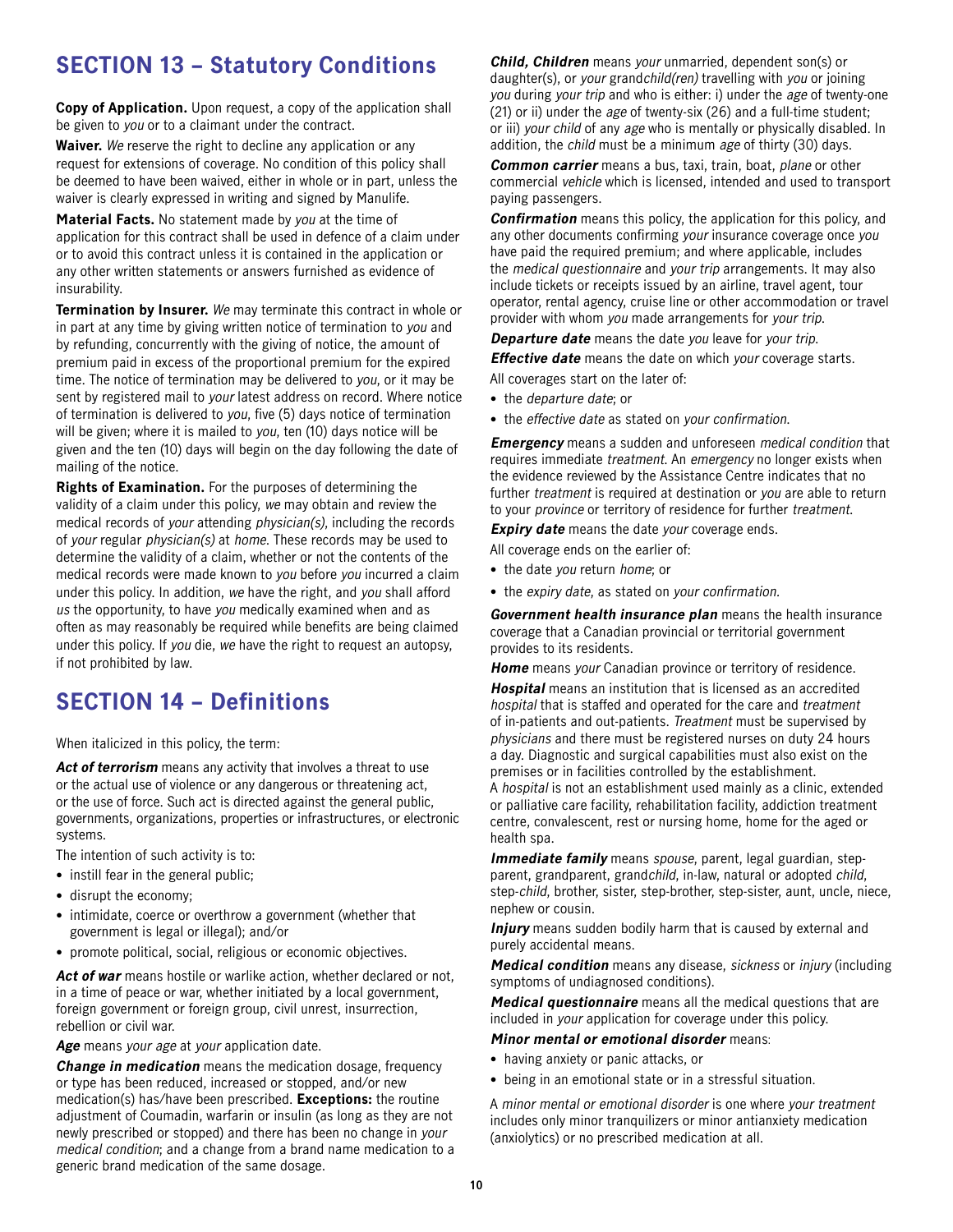<span id="page-10-0"></span>**Physician** means a person who is not you or a member of your immediate family or your travel companion, licensed in the jurisdiction where the services are provided, to prescribe and administer medical treatment.

**Plane** means a multi-engine aircraft operated by and licensed to a regularly scheduled airline on a regularly scheduled trip operated between licensed airports and holding a valid Canadian Air Transport Board licence, Charter Air Carrier licence, or its foreign equivalent, and operated by a certified pilot.

**Pre-existing medical condition** means any medical condition that exists before your effective date.

**Reasonable and customary** means costs that do not exceed the standard fee of other providers of similar standing in the same geographical area, when providing the same treatment of a similar sickness or *injury* or for other comparable services or supplies in a similar circumstance.

**Sickness** means illness, disease, or any symptom related to that illness and/or disease.

**Spouse** means someone to whom one is legally married, or with whom one has been residing and who is publicly represented as a spouse.

**Stable** A medical condition is considered stable when all of the following statements are true:

- 1. there has not been any new treatment prescribed or recommended, or change(s) to existing treatment (including a stoppage in treatment), and
- 2.there has not been any change in medication, or any recommendation or starting of a new prescription drug, and
- 3.the medical condition has not become worse, and
- 4.there has not been any new, more frequent or more severe symptoms, and
- 5.there has been no hospitalization or referral to a specialist, and
- 6.there have not been any tests, investigation or treatment recommended, but not yet complete, nor any outstanding test results, and
- 7. there is no planned or pending treatment.

All of the above conditions must be met for a medical condition to be considered stable.

**Travel companion** means someone who shares trip arrangements with you on any one trip, up to a maximum of three (3) persons.

**Treatment** means hospitalization, a procedure prescribed, performed or recommended by a physician for a medical condition. This includes but is not limited to prescribed medication, investigative testing and surgery. **IMPORTANT**: Any reference to testing, tests, test results, or investigations excludes genetic tests. "Genetic test" means a test that analyzes DNA, RNA or chromosomes for purposes such as the prediction of disease or vertical transmission risks, or monitoring, diagnosis or prognosis.

**Trip** means the time between your effective date of insurance and expiry date.

**Vaccine** means a full course of immunization for Coronavirus (COVID-19) that is authorized by Health Canada. It must be taken according to the manufacturer's recommendation before your effective date. You must also wait the applicable period of time for it to become fully effective based on the manufacturer's recommendation, or as dictated by the applicable health authority, before your departure date.

**Vehicle** includes any private or rental passenger automobile, motorcycle, boat, mobile home, camper truck or trailer home which you use during your trip exclusively for the transportation of passengers (other than for hire).

**You, your** means the person(s) named as the insured(s) on the confirmation, for whom insurance coverage was applied and for whom the appropriate premium was received by us. In this policy, words and terms denoting the singular shall be interpreted to mean the plural and vice versa, unless the context

# **SECTION 15 – Notice on Privacy**

clearly indicates otherwise.

**Your privacy matters.** We are committed to protecting the privacy of the information we receive about you in the course of providing the insurance you have chosen. While our employees need to have access to that information, we have taken measures to protect your privacy. We ensure that other professionals, with whom we work in giving you the services you need under your insurance, have done so as well. To find out more about how we protect your privacy, please read our Notice on Privacy and Confidentiality.

**Notice on Privacy and Confidentiality.** The specific and detailed information requested on your application and medical questionnaire is required to process the application. To protect the confidentiality of this information, Manulife will establish a financial services file from which this information will be used to process the application, offer and administer services, and process claims. Access to this file will be restricted to those Manulife employees, mandataries, administrators or agents who are responsible for the assessment of risk (underwriting), marketing and administration of services and the investigation of claims, and to any other person you authorize or as authorized by law. These people, organizations and service providers may be in jurisdictions outside Canada, and subject to the laws of those foreign jurisdictions.

Your file is secured in our offices or those of our administrator or agent. You may request to review the personal information it contains and make corrections by writing to: Privacy Officer, Manulife, P.O. Box 1602, Waterloo, ON N2J 4C6. You may also visit Manulife at <https://www.manulife.ca/privacy-policies.html> for further details about our Privacy Policy.

**We, us, our** means Manulife.